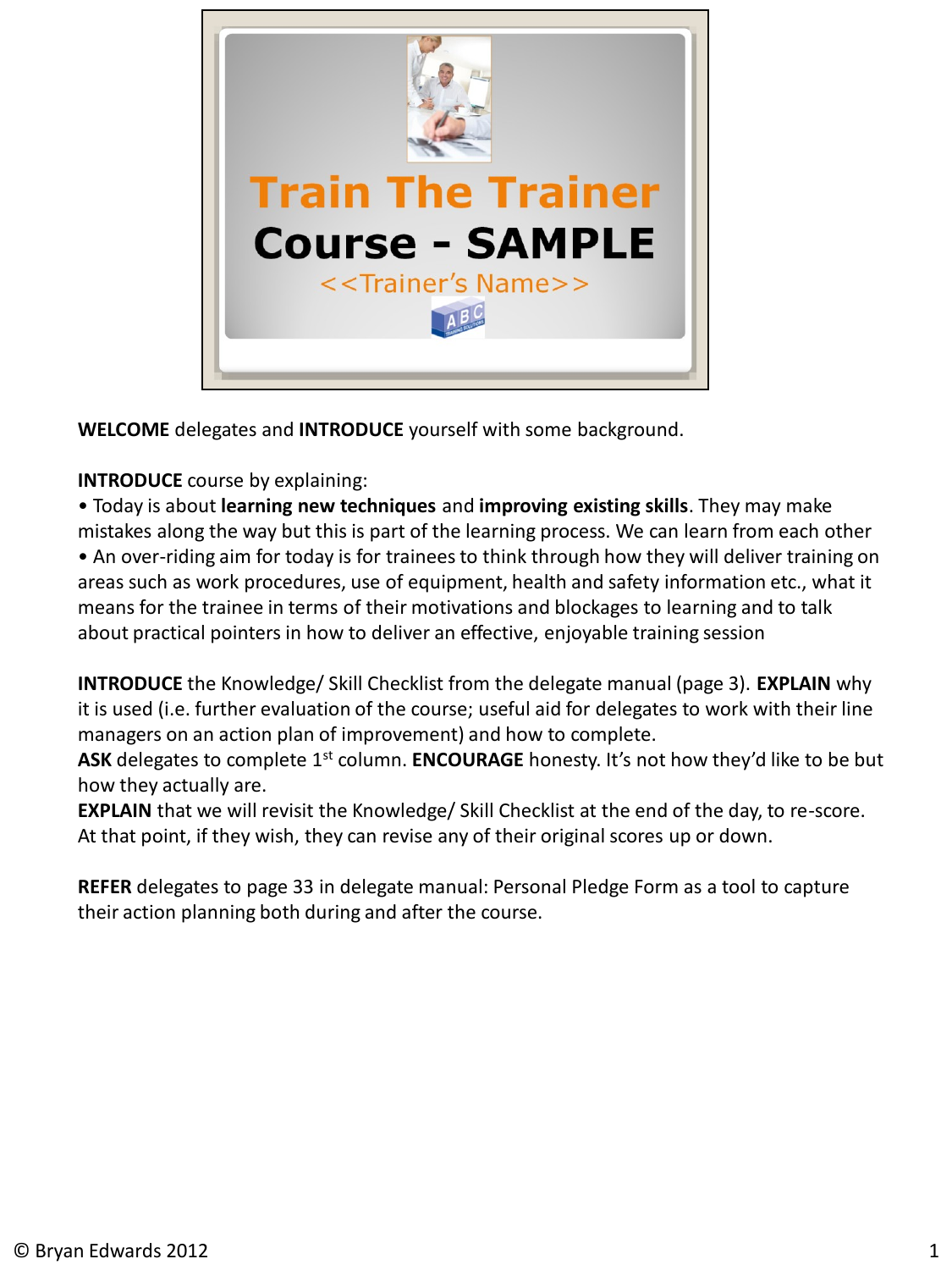

**SHOW** above slide and introduce the section.

**EXPLAIN** that we will take a look at exactly what the trainer is there to do and review the key skills required of the effective trainer.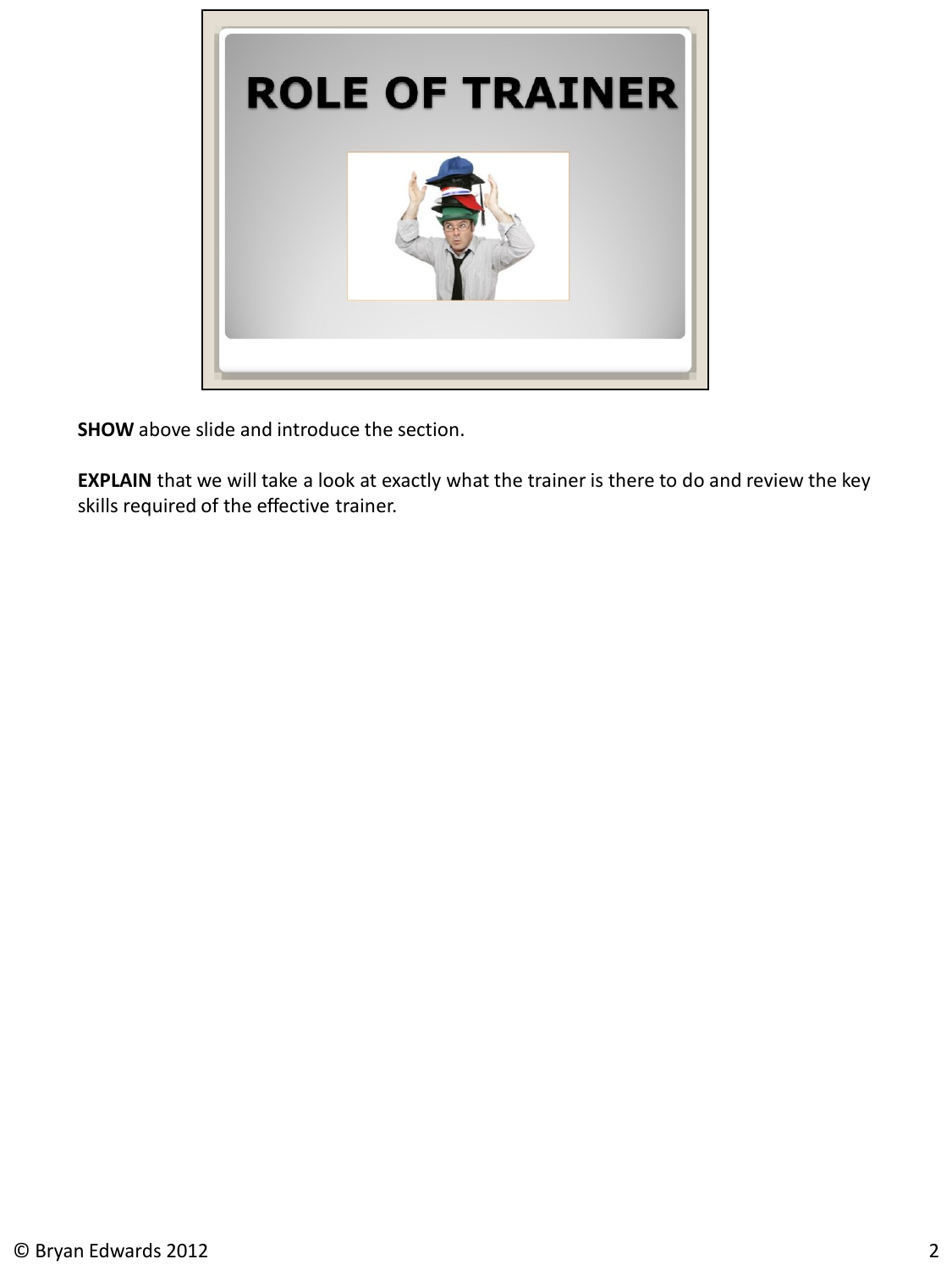

**QUIZ** delegates as to the role of the Trainer.

**SHOW** above slide to clarify and **REFER** delegates to page 9 in delegate manual: Role of Trainer.

## **EMPHASISE** that:

• The standards required are the quality standards of the job e.g. Zero errors; task being completed in the right order; no steps missed out or shortcuts taken; the look and feel of the final product/ output is up to the company guidelines

• This includes operating in a safe manner (especially with regard to machinery)

• These standards may not include **speed of operation**, as this is something that can be gained with experience (after the training), and not necessarily during the training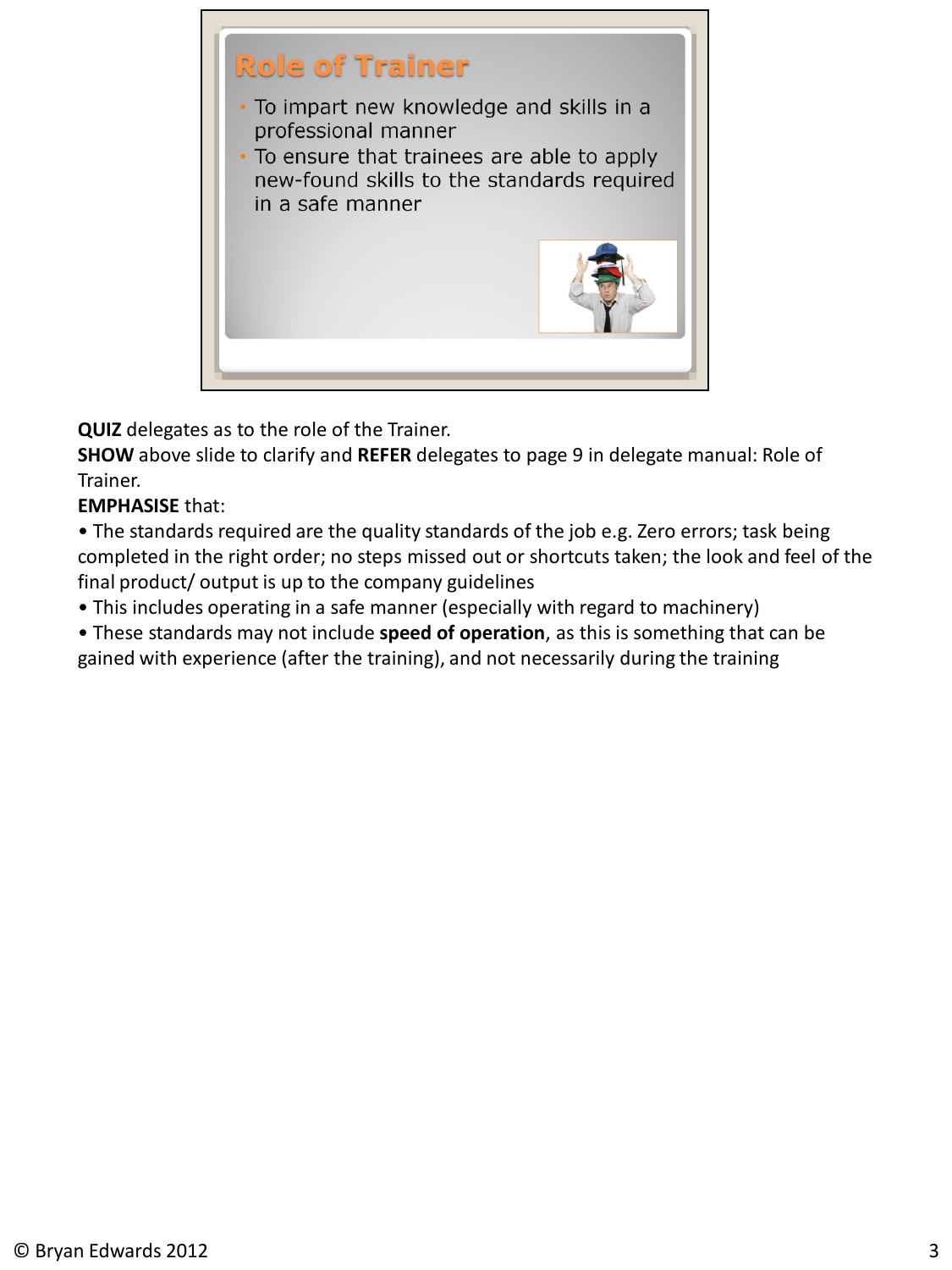

Q. What is learning?

A. **REVEAL** slide.

Q. What is behaviour?

A. What you see people doing, or saying.

Q. What are the issues or difficulties about changing trainee's behaviour?

A. People sometimes don't want to do it or they don't see the need to change. They need a reason.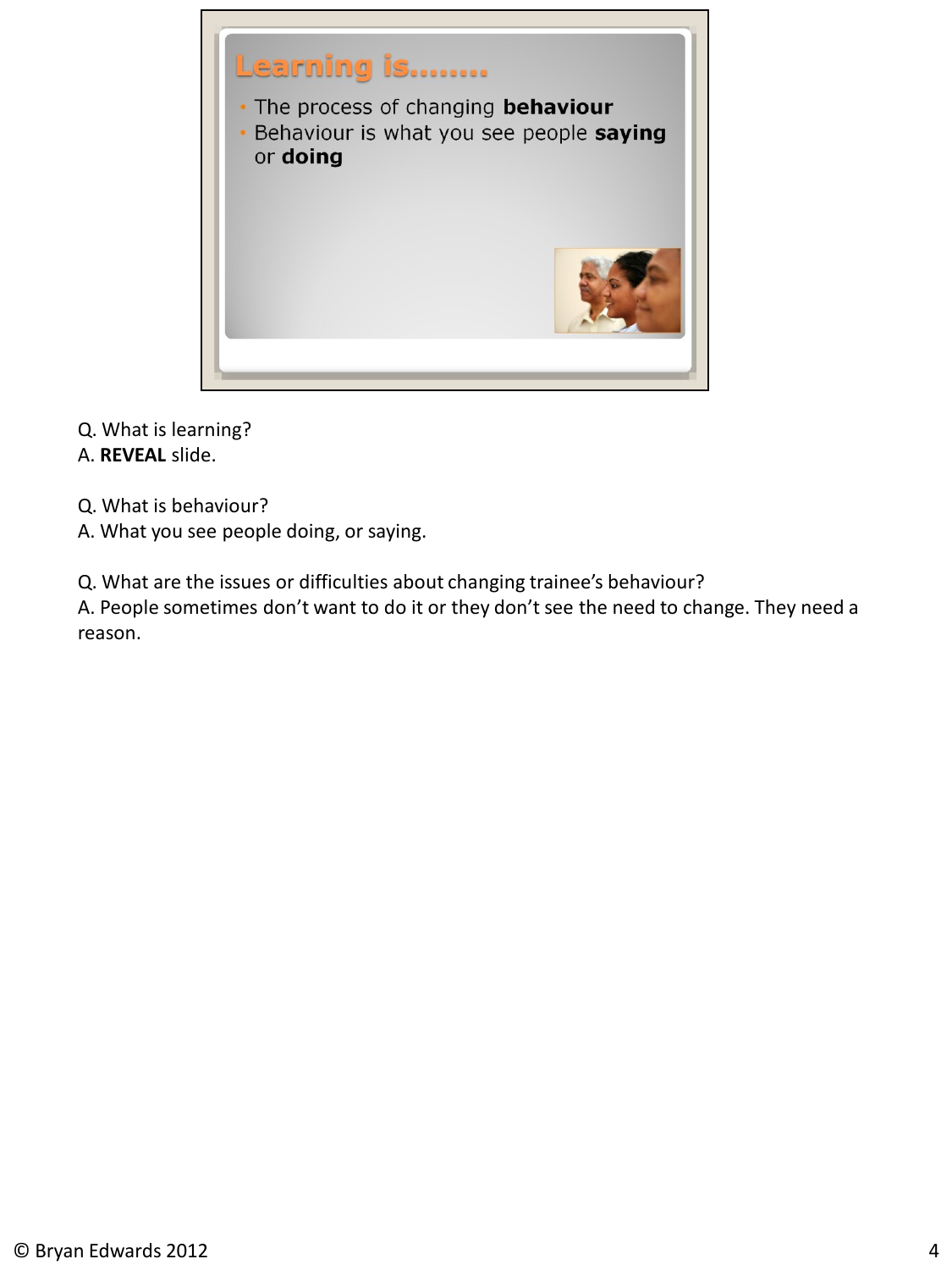

**SHOW** slide and **REFER** to page 18 in delegate manual: How People Learn.

#### **EXPLAIN** that:

• People can **visualise** the sun beating down: the waves; the people playing beach ball

• However, some people imagine the **hearing (auditory)** – the 'sounds': they hear the waves crashing; the clink of ice in cold drinks; the excited laughter from children; the noise of seagulls overhead

• Others imagine their **'feelings/ doings' (Kinesthetic)** in their thoughts: the warm feeling of the sun on their brow; the feeling of the grains of sand through their toes; the smell of the sea air; the taste of that cold drink

**ASK** delegates to transfer the elements of what they were thinking in the exercise onto page 18 in the delegate manual.

**REVIEW** their feedback, asking for any patterns or preferences towards any of the 3 styles. **EMPHASISE:**

- We all think in different ways but we therefore learn in different ways
- All your audiences will be different but try to involve learning processes that cater for all the types to cast your learning net as wide as possible
- This aspect may come in handy as we consider the next exercise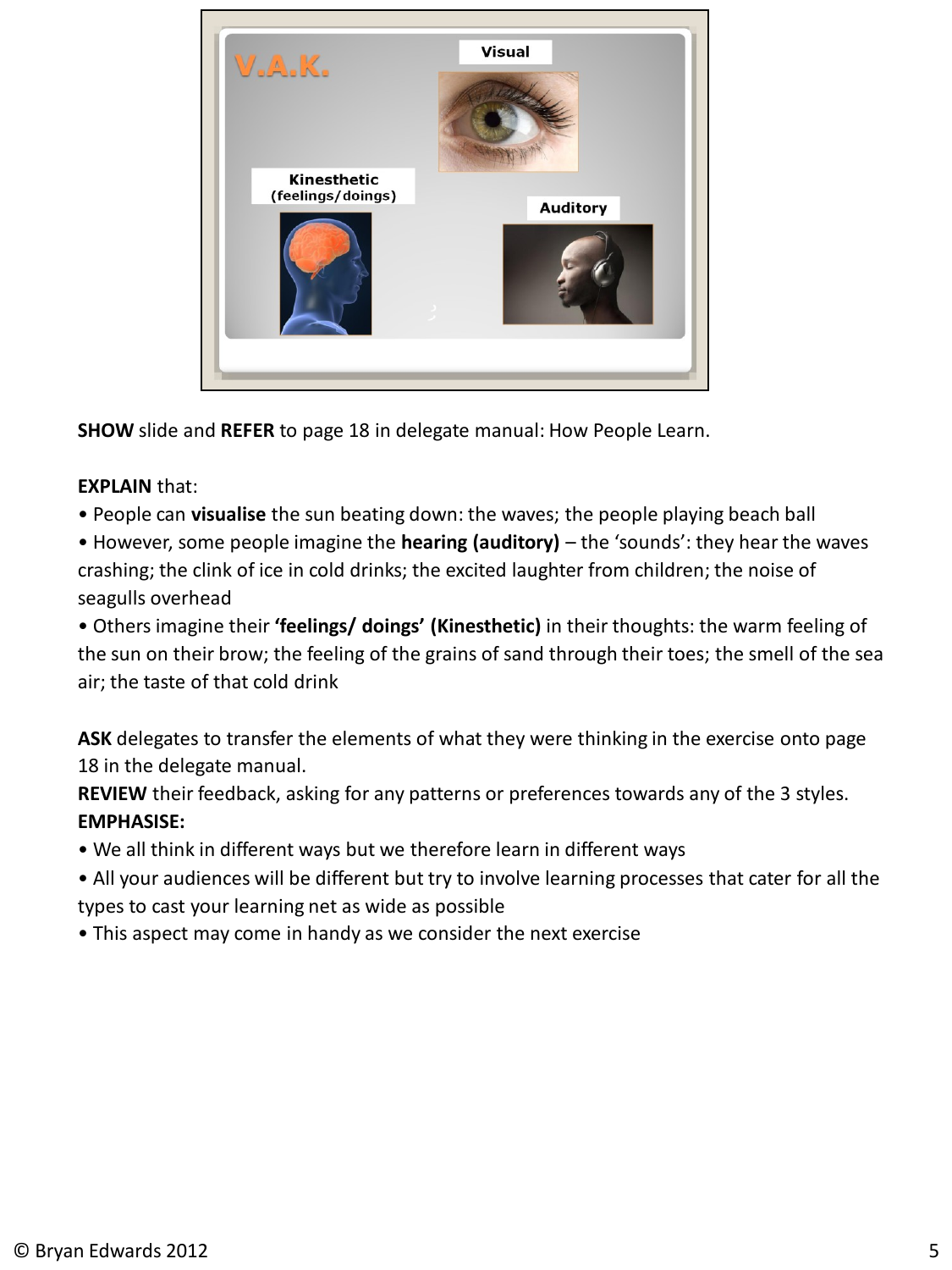

**DISCUSS** task analysis with reference to the above slide.

**ILLUSTRATE** by considering the task of changing gears in a car.

**HEAD** up the flipchart with 3 columns – **Knowledge**, **Skill** and **Key Quality Points** and **ASK** delegates what are the key elements under these 3 headings.

**BUILD UP** the flipchart with the delegates regarding changing gears. Remember to assume that the trainee you would be training in this topic has never encountered the concept before (even not understanding the concept of an accelerator and gears!).

Responses you would expect include:

## **Knowledge**

- What are gears?
- Why have them?
- What do gears do?
- Number of gears?
- Relative positions of gears?
- What is an accelerator?
- Where is it located?
- What is a clutch?
- Why do you have a clutch?
- Where is the clutch located?
- What is the relationship between the clutch and the accelerator?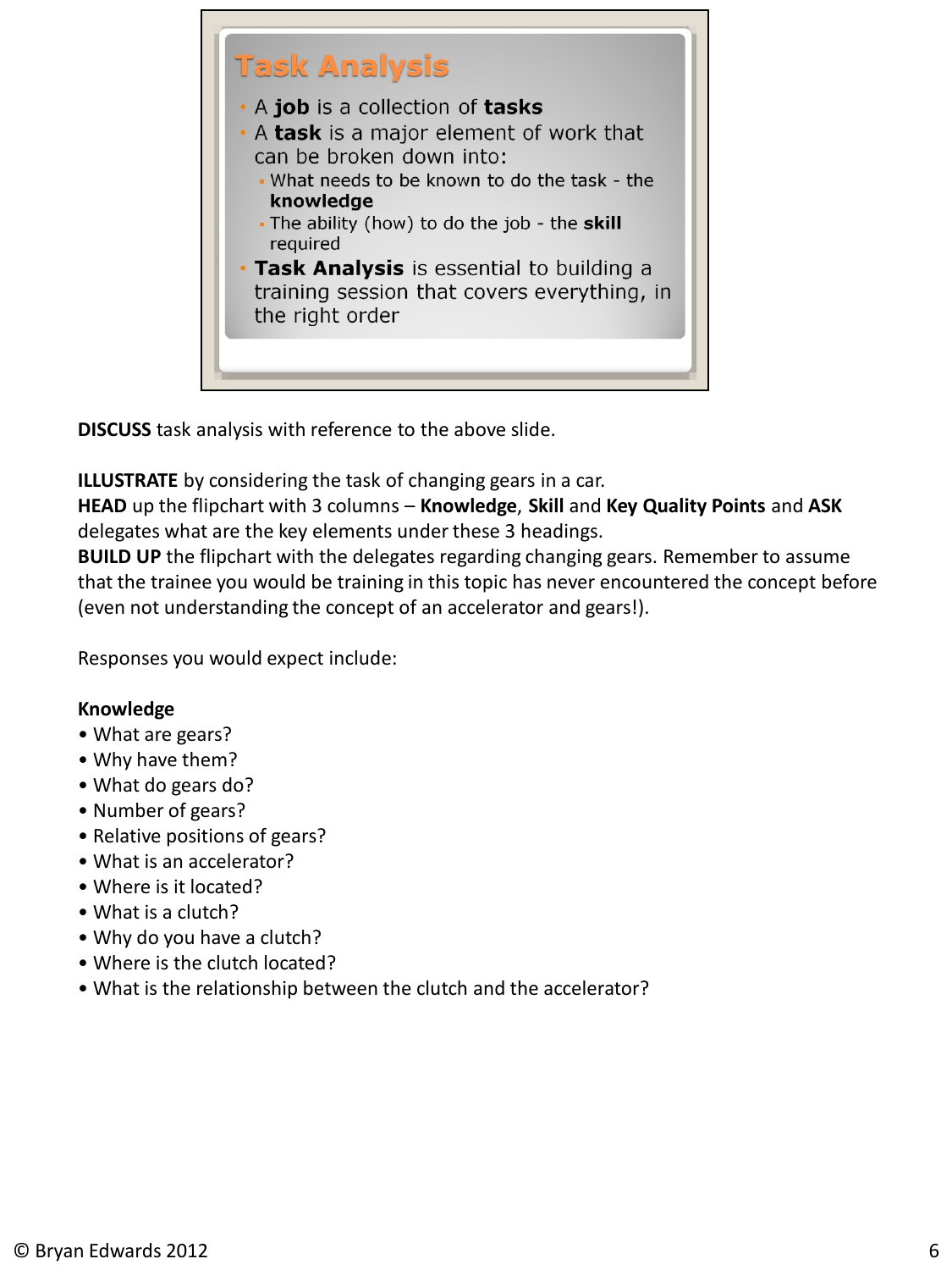

**SHOW** slide, referring delegates to page 27 in delegate manual: Introduction and Ending, emphasising:

• Trainees should, as a result of the training, be able to complete the task or process (or repeat the body of knowledge trained in), **unaided**. They may not be as fast as you would like (this will come with practice) however you would not expect any errors, or for the trainee to have questions about what they have been trained in

• You will have been encouraging questions throughout the training however this is the trainee's last chance. It may be appropriate to pass over your contact details for any further help the trainee requires

• Agree any action plans. This may include a review date of when you will finally assess the trainee for speed, or check for consistency of standards. Alternatively this training may be followed by additional training on other parts of the system or perhaps to train in the 'what ifs'

• It is good practice to ask for feedback from the trainee about the training so that we can learn about what we do well or what we could improve on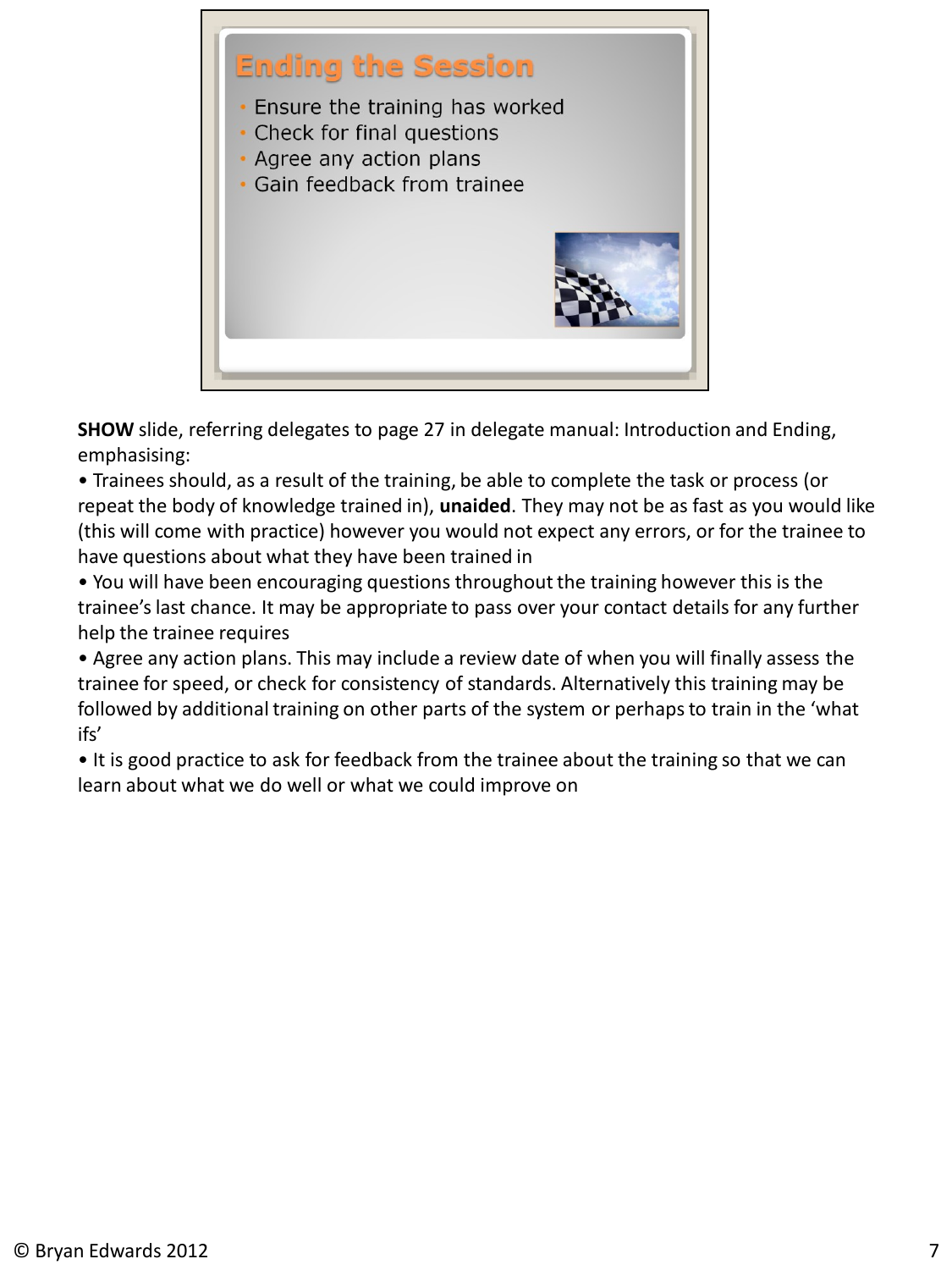

**SHOW** above slide and **INTRODUCE** section.

**REFER** participants to page 32 in delegate manual: Handling the Unexpected exercise. **SPLIT** delegates into small groups to produce approaches to the situations.

## **SUMMARISE:**

Generally:

• Try not to take it personally with anything that happens unexpectedly. If you've prepared well, then it's not your fault

• Give people the benefit of the doubt when it appears that they are being difficult. 'Getting your own back' on people may make you feel better, but it is rarely the behaviour of a professional trainer

**SEE** suggested answers on pages 34-35 of the delegate manual: Handling the Unexpected exercise- Some Approaches.